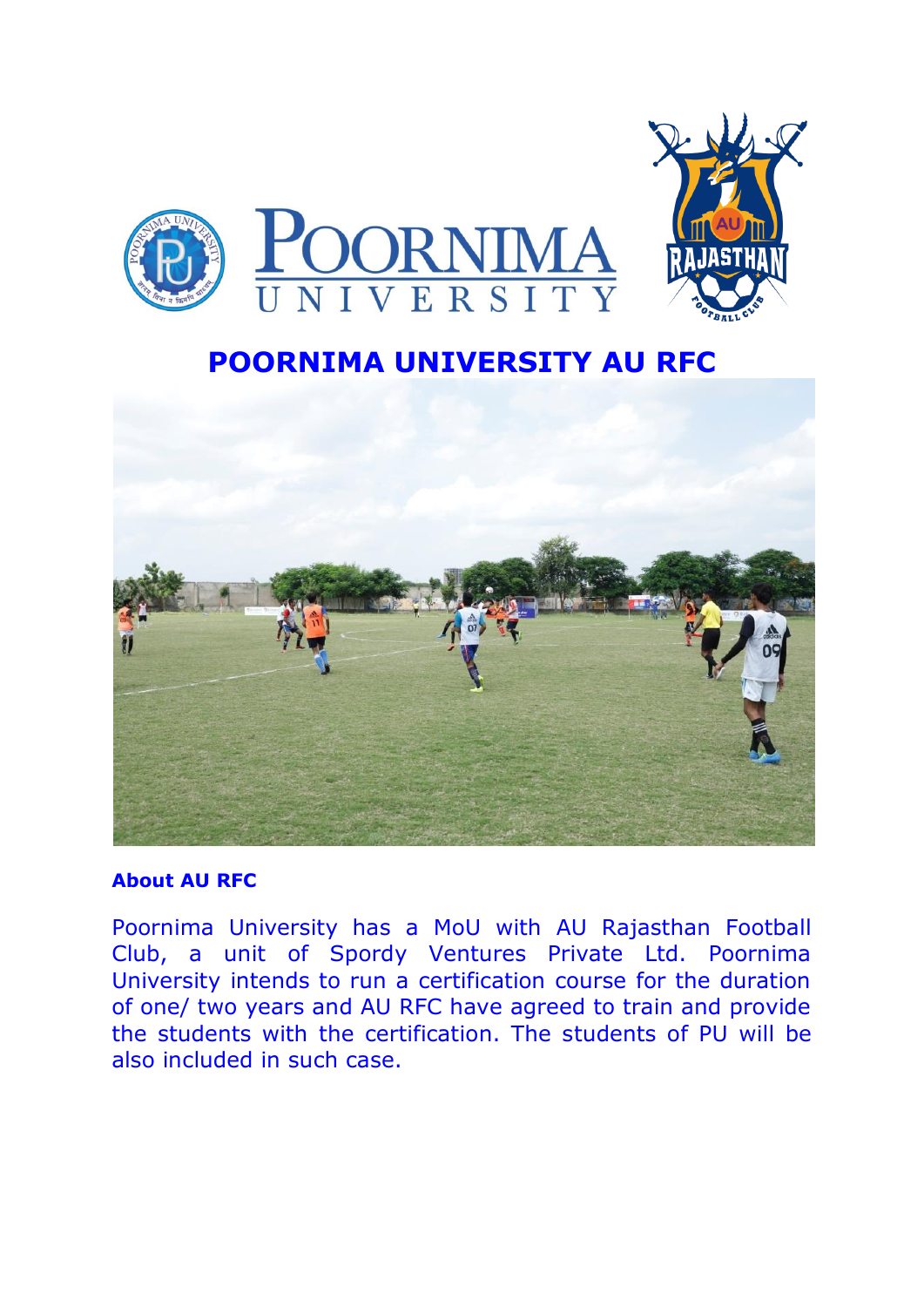

## **Items Provided by PU**

- 1. Residential facilities
- 2. Laundry services as per actual
- 3. Non Vegetarian Food twice a week.

4. Sports facilities including sports ground, gymnasium, store room and water facilities.

5. Dedicated transportation facility for movement from residential campus to school and back.



### **Branding**

1. Logos of Poornima University will be used on all digital platforms as well as physical hoardings done by AU RFC. 2. Hoarding outside the university premises indicating clubs presence in the university.